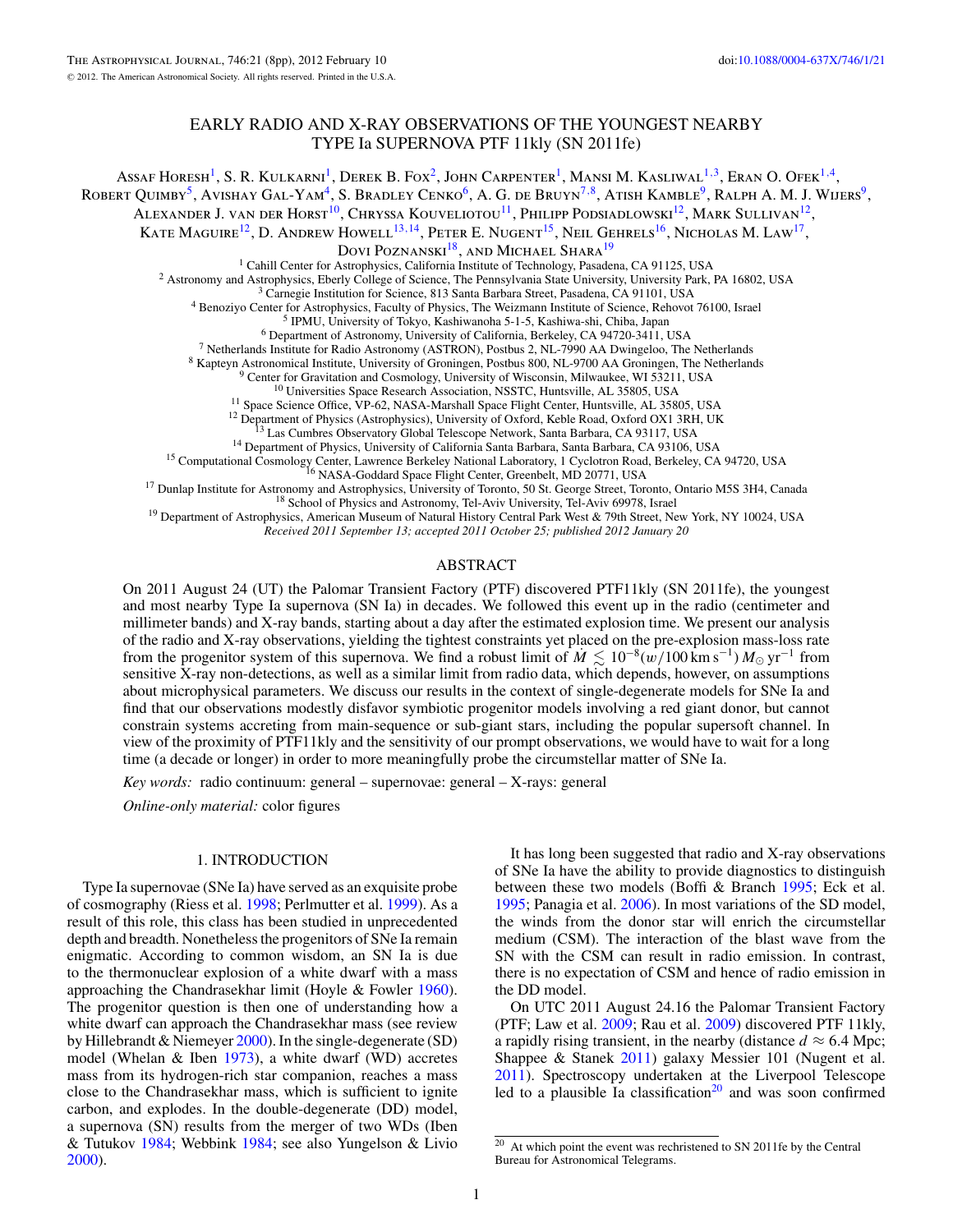<span id="page-1-0"></span>

| Log of Radio Observations |                     |          |              |                     |                         |                                                                       |                                                                 |      |  |  |  |  |
|---------------------------|---------------------|----------|--------------|---------------------|-------------------------|-----------------------------------------------------------------------|-----------------------------------------------------------------|------|--|--|--|--|
| Start<br>(UT)             | $\Delta T$<br>(day) | (minute) | Facility     | $\upsilon$<br>(GHz) | $S_{\nu}$<br>$(\mu Jy)$ | Luminosity<br>$(\lesssim 10^{24} \text{ erg s}^{-1} \text{ Hz}^{-1})$ | M<br>$(10^{-8} w_7/\epsilon_{-1} M_{\odot} \,\mathrm{yr}^{-1})$ | Note |  |  |  |  |
| Aug 24.98                 | 1.4                 | 178      | <b>CARMA</b> | 93                  | $-16 \pm 510$           | 75                                                                    | 23                                                              | (1)  |  |  |  |  |
| Aug 25.02                 | 1.3                 | 37       | <b>EVLA</b>  | 8.5                 | $-4.4 \pm 25$           | 3.7                                                                   | 1.7                                                             | (2)  |  |  |  |  |
| Aug 27.71                 | 4.0                 | 35       | <b>EVLA</b>  | 5.9                 | $1.3 \pm 7$             | 1.0                                                                   | 1.1                                                             | (3)  |  |  |  |  |
| Aug 28.25                 | 4.8                 | 800      | WSRT         | 4.9                 | $-71 \pm 34$            | 5.0                                                                   | 2.6                                                             | (4)  |  |  |  |  |
| Aug 29.97                 | 6.3                 | 29       | <b>EVLA</b>  | 5.9                 | $-0.9 \pm 9$            | 1.3                                                                   | 3.1                                                             | (3)  |  |  |  |  |
| Aug 31.38                 | 8                   | 630      | <b>WSRT</b>  | 1.4                 | $2 \pm 25$              | 3.7                                                                   | 1.7                                                             | (4)  |  |  |  |  |

**Table 1** Log of Radio Observations

**Notes.** The columns starting from left to right are as follows: start of integration in UT; mean epoch of observation (in days since explosion); integration time in minutes; facility; central frequency in GHz; nominal flux and associated rms in the vicinity of PTF11kly in μJy; the corresponding 3*σ* spectral luminosity assuming a distance of 6.4 Mpc to M101; inferred upper limit to the mass-loss rate (see Section [3.1](#page-3-0) for explanation of parameters); specific notes (see below). Following Nugent et al. [\(2011\)](#page-7-0) we assume that the explosion time of PTF11kly is UT 2011 August 23.69. The following packages were employed to reduce the data: AIPS (EVLA), Miriad (CARMA), and NEWSTAR (WSRT). (1) The CARMA observations were obtained in the E configuration using only nine 6 m antennas. The larger antennas were not available owing to reconfiguration of the array. Bandwidth of 8000 MHz. Calibrators: J1153+495 and J1642+689 (phase) and MWC349 (flux). (2) Bandwidth of 256 MHz. Calibrators: J1419+5423 (phase) and 3C286 (flux). (3) Bandwidth of 2000 MHz. Data obtained under Director's discretionary time (PI: A. Soderberg). (4) Bandwidth of  $8 \times 20$  MHz. For each of the eight IF channels, only  $3/4$  of the channel bandwidth was used in making the map. The flux density calibrators used were 3C147 and 3C286 on the Baars et al. [\(1977\)](#page-6-0) scale.

by observations at the Lick 3 m telescope and the Telescopio Nazionale Galileo.

The apparent extraordinary youth and the proximity $21$  of PTF 11kly presents a unique opportunity to sensitively probe the CSM of an SN Ia. Therefore, we immediately initiated (Gal-Yam et al. [2011\)](#page-7-0) observations with the *Swift* Observatory, the Combined Array for Research in Millimeterwave Astronomy  $(CARMA)^{22}$  and the Expanded Very Large Array  $(EVAL)$ .<sup>23</sup> A few days later low-frequency observations were undertaken at Westerbork Synthesis Radio Telescope (WSRT).<sup>24</sup> X-ray observations were obtained with the *Swift* and *Chandra* observatories.

## 2. THE OBSERVATIONS

The early optical light curve of PTF11kly shows an extraordinary good fit to that expected from an exploding star (flux proportional to exponential of square of time). As a result the birth of the SN can be accurately timed to a fraction an hour: UT 2011 August 23.69 (Nugent et al. [2011\)](#page-7-0). Our first observations at both radio and X-ray bands were taken just over a day after the explosion.

## *2.1. Radio*

The log of observations and the associated details can be found in Table 1. Our CARMA and EVLA observations include the earliest search for radio emission in centimeter-wave and millimeter-wave bands and subsequent observations include a very sensitive search in the 21 cm band obtained at the WSRT (see Figure [1\)](#page-2-0). Following our first EVLA and CARMA observations, an additional datum was taken at a lower frequency (5 GHz) on UT 2011 August 25.8 by Chomiuk & Soderberg [\(2011\)](#page-7-0). They reported a null detection with  $-5 \pm 6 \mu$ Jy. As can be gathered from Table 1 there are no detections at any epoch and in any band. In the next section we discuss the implications of these null detections.

#### *2.2. X-Ray Observation*

Following our classification of PTF11kly as an SN, we immediately triggered the *Swift* Observatory (see log of observations in Table [2\)](#page-2-0). The first *Swift* observations<sup>25</sup> began on UT 2011 August 24.92. We used the *Swift* X-Ray Telescope (XRT) data products generator of the UK *Swift* Science Data Centre (SSDC; see Evans et al. [2009\)](#page-7-0) to generate a single combined and astrometrically corrected event file from the first 58.2 ks of exposure. Six events are found within an aperture of radius 9 XRT pixels (21*.* 2) centered on the position of PTF11kly. This can be compared to independent background expectations of  $7.0 \pm 0.4$  and  $11.7 \pm$ 0*.*7 counts, respectively. The corresponding 90% confidence limits on total source counts and aperture-corrected average count rate are  $n<sub>\gamma</sub>$  < 4.3 and  $r<sub>X</sub>$  < 0.1 × 10<sup>-3</sup> s<sup>-1</sup>, respectively.

However, we note that two of the counts within the source region arrive within the first 2 ks—an a priori unlikely occurrence (at  $\approx$ 90% level of confidence)—and could be taken as evidence of early, bright X-ray emission from PTF 11kly, at the  $L_X \sim 10^{38} \text{ erg s}^{-1}$  level (see also Fox [2011a,](#page-7-0) [2011b\)](#page-7-0). We realize that this statistical evidence does not warrant a claim of detection. Nonetheless, given that the observations were done at an extraordinarily early epoch of 1.21 days post-explosion, we think it worth highlighting this issue for the benefit of future observers.

Our upper limit of  $n<sub>y</sub>$  < 4.8 counts, from the first *Swift* observation sequence (4.5 ks exposure) alone, provides the following upper limits on X-ray flux (over the energy range 0.3–10 keV)<sup>26</sup>:  $F_X < 6.2 \times 10^{-14}$  erg cm<sup>-2</sup> s<sup>-1</sup> (thermal bremsstrahlung model with  $kT = 10 \text{ keV}$  and  $F_X < 5.0 \times$ 

<sup>21</sup> The closest SN Ia previous to PTF 11kly is 1986G at a distance of 5.5 Mpc. <sup>22</sup> Support for CARMA construction was derived from the states of California, Illinois, and Maryland, the James S. McDonnell Foundation, the Gordon and Betty Moore Foundation, the Kenneth T. and Eileen L. Norris Foundation, the University of Chicago, the Associates of the California Institute of Technology, and the National Science Foundation. Ongoing CARMA development and operations are supported by the National Science Foundation under a cooperative agreement, and by the CARMA partner universities.

<sup>&</sup>lt;sup>23</sup> The EVLA is operated by the National Radio Astronomy Observatory, a facility of the National Science Foundation operated under cooperative agreement by Associated Universities, Inc.

<sup>&</sup>lt;sup>24</sup> The Westerbork Synthesis Radio Telescope is operated by ASTRON (Netherlands Foundation for Radio Astronomy) with support from the Netherlands Organization for Scientific Research (NWO).

<sup>25</sup> Target ID 32081, with initial ObsID 32081001 lasting 4.5 ks over three consecutive orbits, followed by 53.7 ks of observations through September 8.58 (ObsIDs 32081002–32081029).

<sup>26</sup> We assume a Galactic interstellar medium contribution of

 $N_{\rm H} = 1.8 \times 10^{20} \rm \, cm^{-2}$  (Kalberla et al. [2005\)](#page-7-0). There may be an additional similar contribution from M101, depending on the depth of the line of sight to the SN (Kamphuis et al. [1991\)](#page-7-0).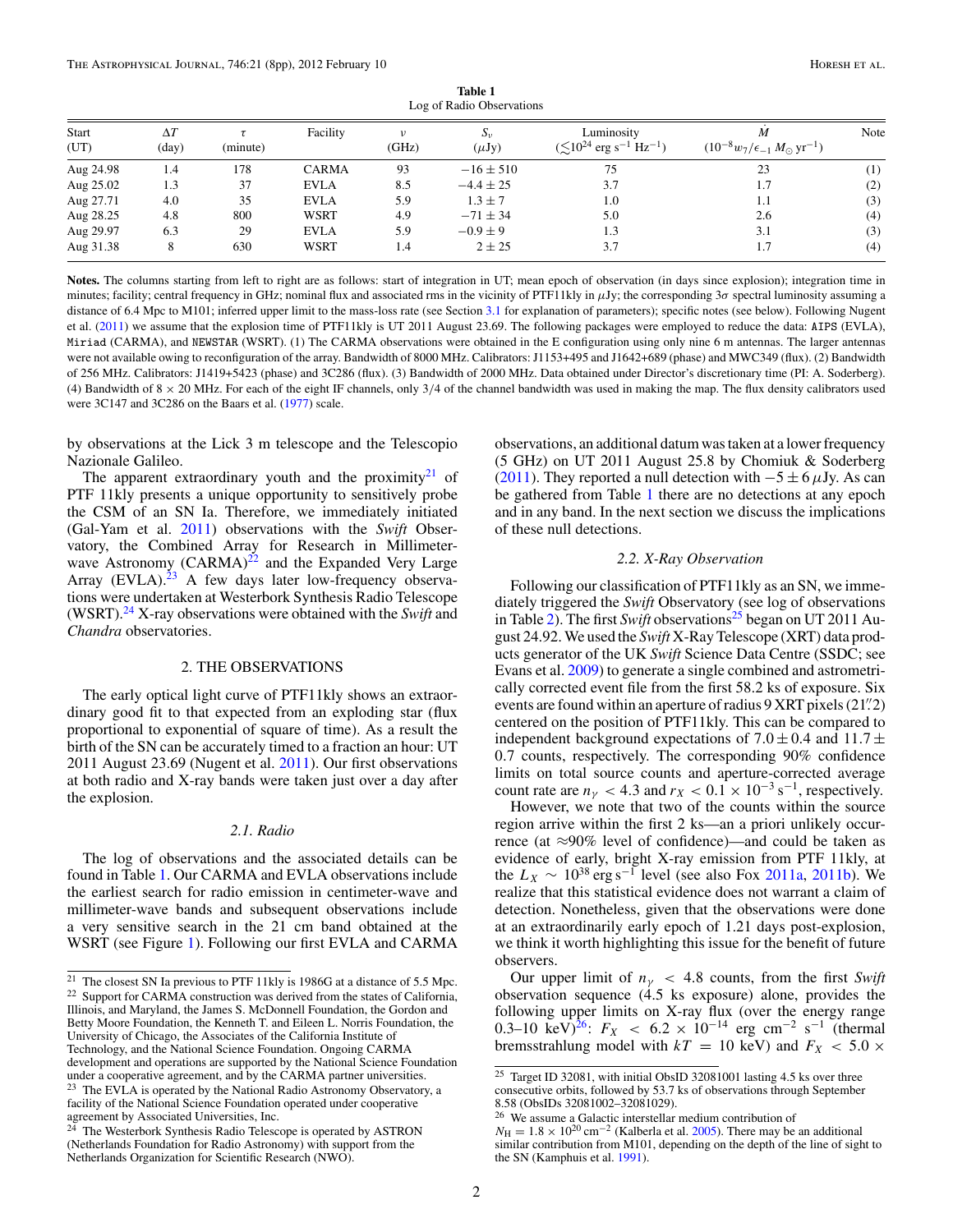<span id="page-2-0"></span>

Figure 1. 21 cm image of M101 taken with WSRT on UT 2011 August 31. SN position is shown by the cross. (A color version of this figure is available in the online journal.)

| Table 2                   |
|---------------------------|
| Log of X-Ray Observations |

| . .           |                     |      |          |               |                                                                |                                                       |                                                             |  |  |  |
|---------------|---------------------|------|----------|---------------|----------------------------------------------------------------|-------------------------------------------------------|-------------------------------------------------------------|--|--|--|
| Start<br>(UT) | $\Delta I$<br>(day) | (ks) | Facility | Band<br>(keV) | Fγ<br>$(\lesssim 10^{-16} \text{ erg cm}^{-2} \text{ s}^{-1})$ | Luminosity<br>$(\lesssim 10^{36} \text{ erg s}^{-1})$ | $(10^{-8} w_7/\epsilon_{e-1} M_{\odot} \,\mathrm{yr}^{-1})$ |  |  |  |
| Aug 24.92     | 1.21                | 4.5  | Swift    | $[0.3 - 10]$  | 500                                                            | 250                                                   | 20                                                          |  |  |  |
| Aug 27.44     |                     | 49.7 | Chandra  | $[0.3 - 8]$   | 8.2                                                            |                                                       | $\cdots$                                                    |  |  |  |

Notes. The columns starting from left to right are as follows: start of integration in UT; mean epoch of observation (in days since explosion); integration time in minutes; facility; energy band in keV; flux in  $10^{-16}$  erg cm<sup>-2</sup> s<sup>-1</sup>; the corresponding luminosity limit assuming a power-law model with photon index  $\Gamma = 2$  and a distance of 6.4 Mpc to M101; inferred upper limit to the mass-loss rate (see Section [3.2](#page-4-0) for explanation of parameters).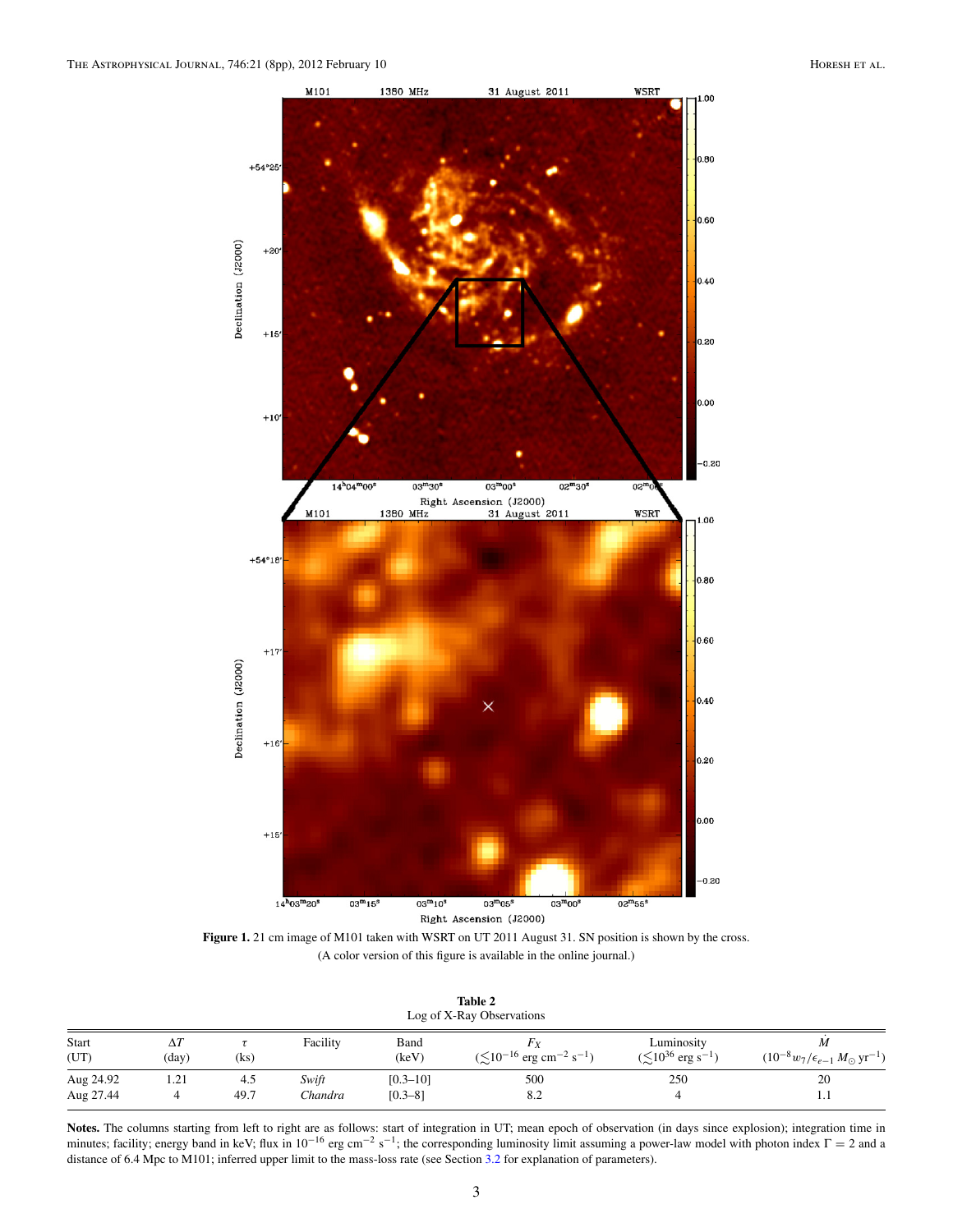<span id="page-3-0"></span> $10^{-14}$  erg cm<sup>-2</sup> s<sup>-1</sup> (power-law model with photon index  $\Gamma = 2$ ). Corresponding upper limits to the X-ray luminosity are  $L_X$  < 3.0 × 10<sup>38</sup> erg s<sup>-1</sup> and  $L_X$  < 2.5 × 10<sup>38</sup> erg s<sup>-1</sup>, respectively.

Observations<sup>27</sup> with the *Chandra X-Ray Observatory* began on UT 2011 August 27.44 and lasted for 49.7 ks; the mean epoch is UT 2011 August 27.74 (corresponding to 4 days postexplosion; Hughes et al. [2011\)](#page-7-0). No soft proton flaring was evident during the observation. Only one event was found in the source region, a 2.5 arcsec aperture centered on the SN, whereas  $2.23 \pm 0.1$  background counts were expected (in an equivalent aperture). The 90% confidence upper limit on the expectancy value of a Poisson process that generates one count is 3.9 counts. Ignoring the background contribution, after applying the aperture correction (as prescribed by Feigelson et al. [2002\)](#page-7-0), we find an upper limit to the count rate,  $r_X \lesssim 0.11 \times 10^{-3}$  s<sup>-1</sup> (90% confidence).

For the thermal bremsstrahlung model this upper limit translates to  $F_X < 9.0 \times 10^{-16}$  erg cm<sup>-2</sup> s<sup>-1</sup> (0.3–8.0 keV), corresponding to  $L_X < 4.4 \times 10^{36}$  erg s<sup>-1</sup>. For the power-law model we find  $F_X < 8.2 \times 10^{-16}$  erg cm<sup>-2</sup> s<sup>-1</sup> (0.3–8.0 keV), corresponding to  $L_X < 4.0 \times 10^{36}$  erg s<sup>-1</sup>.

#### 3. MASS-LOSS RATE CONSTRAINTS

The theory of radio emission from SNe relevant to Type I events is discussed in Chevalier [\(1982,](#page-6-0) [1998\)](#page-6-0) and Chevalier & Fransson [\(2006\)](#page-7-0), and a summary of radio observations of SNe can be found in Weiler et al. [\(2002\)](#page-7-0). Panagia et al. [\(2006\)](#page-7-0) report a comprehensive summary of searches for radio emission from SNe Ia.

The basic physics is as follows. The SN shock wave ploughs through the CSM. In the post-shock layer, electrons are accelerated to relativistic speeds and strong magnetic fields also appear to be generated. The relativistic electrons then radiate in the radio via synchrotron emission. X-rays are emitted via two energy channels: thermal bremsstrahlung emission from hot post-shocked gas and inverse Compton (IC) scattering of the optical photons from the SN by the relativistic electrons.

The density of the CSM is a key physical parameter. After all, a strong shock can only be generated if the SN blast wave can run into the CSM. Thus, the strength of the radio and X-ray emission allows us to diagnose the CSM density.

For a star which has been losing matter at a constant rate, *M*, the circumstellar density has the following radial profile:  $\rho(r) = n(r)\mu = M/(4\pi r^2 w)$  where *w* is the wind velocity, *r* is the radial distance from the star, *n* is the particle density, and  $\mu$  is the mean atomic weight of the circumstellar matter. We assume that the circumstellar matter is ionized (by the shock breakout and by radiation from the young SN).

#### *3.1. Constraints from Radio Measurements*

Massive stars exploding as SNe Ib*/*Ic with their fast-moving ejecta and low-density CSM provide a good starting point to discuss radio emission from SNe Ia. The spectrum of the radio emission from SN Ib*/*Ic events follows the "Synchrotron Self-Absorption" (SSA) form: a *ν*<sup>5/2</sup> low-frequency tail (optically thick regime) and a declining power law,  $v^{\alpha}$ , at high frequency (optically thin regime). For most well-studied SNe  $\alpha \approx -1$ . Diagnosis of the CSM is based on the peak frequency  $(v_m;$  the

synchrotron optical depth is unity at this frequency) and the peak flux  $(S_m)$  and the evolution thereof.

We use the basic SSA formulation as in Chevalier [\(1998\)](#page-6-0) with some modifications (noted below). We assume a fraction of electrons are accelerated to relativistic energies and with a power-law distribution,  $dN/dE = N_0E^{-p}$ ; here,  $E =$  $\gamma m_e c^2$  is the energy of electrons and  $\gamma$  is the Lorentz factor. Electrons which are not relativistic will not radiate strongly and thus we introduce a minimum Lorentz factor, *γ*min. Only electrons with  $\gamma > \gamma_{\text{min}}$  are assumed to contribute to the radio emission.

As in all strong shocks, in addition to acceleration of electrons, strong magnetic fields appear to be generated in the postshock gas. Our current understanding is such that we simply parameterize the relative energy fractions of each of these two components.

The thermal energy density of the post-shocked gas is  $\frac{9}{8}\rho v_s^2$ (where  $v_s$  is the shock speed). The magnetic energy density is  $B^2/(8\pi)$ . We denote the ratio of this energy density to that of the thermal energy density of post-shocked gas by  $\epsilon_B$ . We find

$$
u_B = \frac{B^2}{8\pi} \approx 6.8 \times 10^9 m^2 \epsilon_B \left(\frac{\dot{M} [M_\odot \text{ yr}^{-1}]}{w [\text{km s}^{-1}]} \right) t_d^{-2} \text{ erg cm}^{-3};\tag{1}
$$

here, *m* is the power-law exponent in the equation relating the radius of the shock to time,  $R_s \propto t^m$ , and  $t_d$  is the time postexplosion in days. In a similar manner, we let  $\epsilon_e$  denote the ratio of the energy density of relativistic electrons ( $\gamma > \gamma_{\text{min}}$ ) to the thermal energy density.

The use of radio diagnostics (unfortunately) involves the values of several additional parameters. The first parameter is *p*, the power-law index of the relativistic electrons. Theory and observations of this value agree that this value should be  $p \approx 3$ (see Weiler et al. [2002;](#page-7-0) Chevalier & Fransson [2006\)](#page-7-0). Next, we make the simplifying assumption that the blast wave moves at a constant velocity,  $v_s$ ; this is equivalent to setting  $m = 1$ . This is admittedly a simplification.<sup>28</sup> However, given our nondetections we felt that an analysis more sophisticated than this was not warranted.

Finally, we come to the microphysics parameters,  $\epsilon_e$  and  $\epsilon_B$ . It appears from well-studied SN shocks that  $\epsilon_e$  is usually about 0.1 with modest dispersion (Chevalier & Fransson [2006\)](#page-7-0). In contrast,  $\epsilon_B$  appears to be a highly variable parameter. This is quite understandable from simple considerations. The magnetic field is generated both in the post-shock gas as well as by compression of the field already present in the pre-shock gas. For instance a radio and X-ray modeling of SN 2002ap (an SN Ic with a presumed Wolf–Rayet progenitor) by Björnsson & Fransson  $(2004)$  finds that the assumption of equipartition  $(\epsilon_B = \epsilon_e)$  leads to inferring M much lower than that expected for a Wolf–Rayet progenitor. The inferred mass-loss rate can be increased if  $\epsilon_B = 2 \times 10^{-3}$ . We find a similar imbalance between  $\epsilon_B$  and  $\epsilon_e$  for SN 2011dh (an SN IIb; A. Horesh et al., in preparation; see also Soderberg et al. [2011\)](#page-7-0). For this reason, unless stated otherwise, we will fix  $\epsilon_e = 0.1$  and assume that  $\epsilon_B$  is a free parameter. Finally, since only relativistic electrons contribute to radio and X-ray emission we adopt  $\gamma_{\min} = 2$ .

 $\frac{28}{28}$  We are interested in the very outer layers of the exploded star. Note that with (say) a mass-loss rate of  $10^{-8} M_{\odot} \text{ yr}^{-1}$  and a wind velocity of  $10^7 \text{ cm s}^{-1}$ the leading edge of the shock ( $v_s = 4 \times 10^9$  cm s<sup>-1</sup>, say) would have swept up a mere  $10^{-8} M_{\odot}$  by day 1. It is the velocity–density structure of such thin outermost layers that determines *vs*.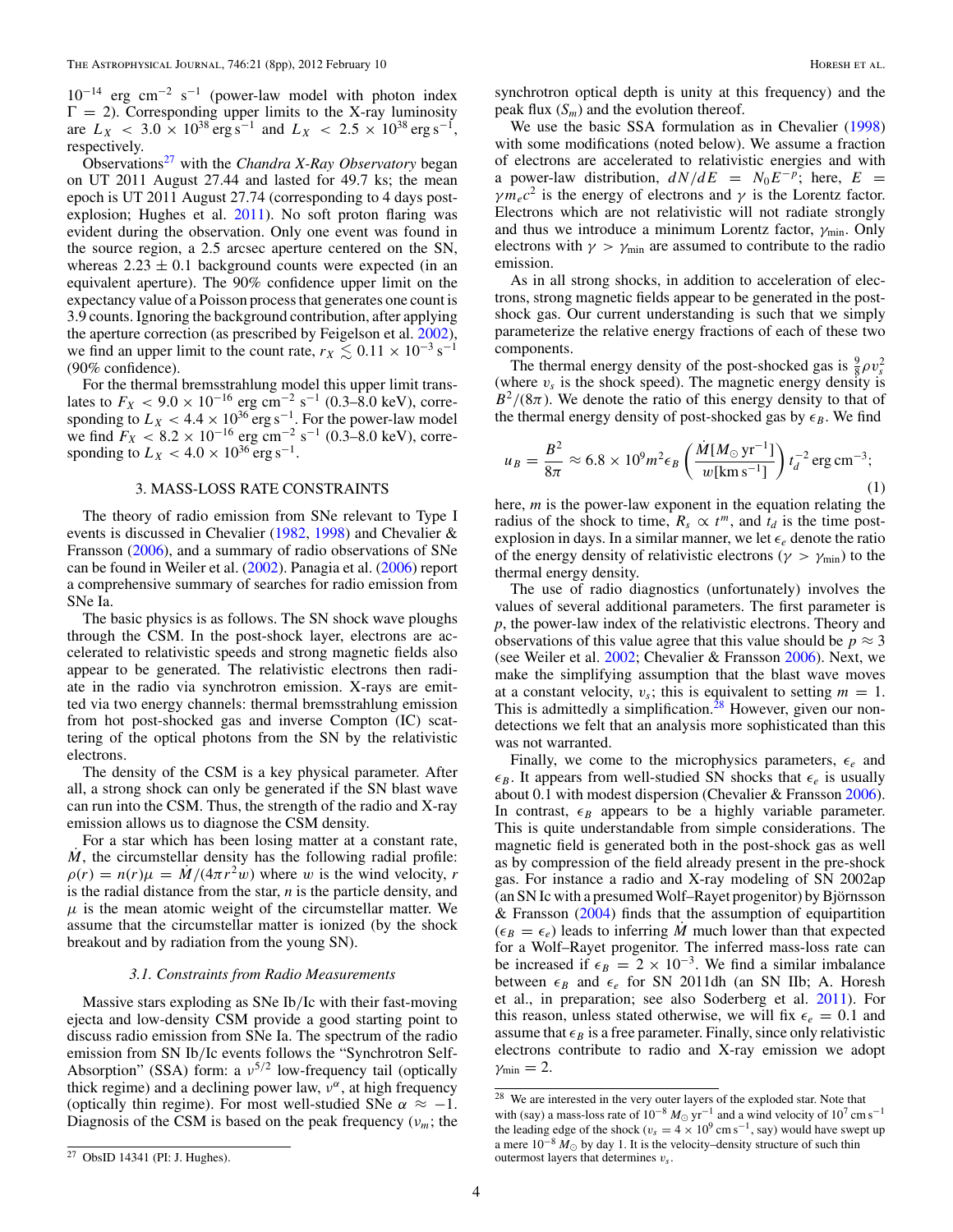<span id="page-4-0"></span>Following Chevalier [\(1998\)](#page-6-0), the radio spectral luminosity in the optically thin regime is given by

$$
L_{\nu} = \frac{(4\pi)^2 f R_s^3}{3} c_5 N_0 B^{(p+1)/2} \left(\frac{\nu}{2c_1}\right)^{-(p-1)/2} \text{erg s}^{-1} \text{Hz}^{-1}
$$
(2)

and the synchrotron-self-absorbed luminosity is

$$
L_{\nu} = 4\pi^2 f R_s^2 \frac{c_5}{c_6} B^{-1/2} \left(\frac{\nu}{2c_1}\right)^{5/2} \text{ erg s}^{-1} \text{ Hz}^{-1}, \qquad (3)
$$

where  $R_s = v_s t$  is the shock-wave radius, *B* is the strength of the magnetic field, and the constants  $c_1$ ,  $c_5$ , and  $c_6$  can be found in Pacholczyk [\(1970\)](#page-7-0). *N*<sub>0</sub> can be straightforwardly shown to be  $\epsilon_e/(8\pi\epsilon_B)B^2(p-2)(\gamma_{\text{min}}m_ec^2)^{p-2}$ . Equation (2) can be simplified to yield

$$
L_{\nu} = 3 \times 10^{34} \frac{128\pi^3 f v_s^3}{3} c_5 \gamma_{\min} m_e c^2 \epsilon_e \epsilon_B \left(\frac{\dot{M} [M_{\odot} \text{ yr}^{-1}]}{w [\text{km s}^{-1}]} \right)^2
$$
  
 
$$
\times \left(\frac{\nu}{2c_1}\right)^{-1} t_d^{-1} \text{ erg s}^{-1} \text{ Hz}^{-1}.
$$
 (4)

Given that the earliest observation(s) were undertaken only a day after the explosion, it is prudent to check if there is significant free–free absorption. The free–free optical depth is

$$
\tau_{\rm ff} = 3.3 \times 10^{-7} T_4^{-1.35} v_{\rm GHz}^{-2.1} \text{EM},\tag{5}
$$

where  $T = 10^4 T_4$  is the electron temperature (in Kelvin), <sup>29</sup><sup>*v*GHz</sub></sup> is the frequency in GHz, and EM is the emission measure, the integral of  $n_e^2$  along the line of sight in units of cm−<sup>6</sup> pc. The emission measure from a radius, say, *<sup>r</sup>*<sup>∗</sup> to infinity is

$$
EM = \int_{r_*}^{\infty} n_*^2 \left(\frac{r}{r_*}\right)^{-4} dr = \frac{1}{3} n_*^2 r_*,\tag{6}
$$

where *n*<sup>∗</sup> is the density of electrons at radius *r*∗. Putting these equations together the free–free optical depth is

$$
\tau_{\rm ff} \approx 0.5 \dot{M}_{-8}^2 t_d^{-3} v_9^{-3} w_7^{-2} T_4^{-1.35} v_{\rm GHz}^{-2.1}.
$$
 (7)

For PTF11kly, the photospheric velocity is  $v = 2 \times$  $10<sup>9</sup>$  cm s<sup>-1</sup>. The blast wave will at least have this velocity and likely twice this value (Chevalier & Fransson [2006;](#page-7-0) Fryer et al. [2007;](#page-7-0) Soderberg et al. [2010\)](#page-7-0). For representative values  $(M = 3 \times 10^{-7} M_{\odot} \text{ yr}^{-1}, w_7 = 1, v_9 = 4)$  we find the following optical depth at the first epoch of our observations: *τ*ff[*ν*GHz = 1*.*4*,* 5*,* 8*,* 95] = [3*.*5*,* 0*.*24*,* 0*.*09*,* 0]. For interesting values of  $M \leq 10^{-8} M_{\odot} \text{ yr}^{-1}$ ) the free–free optical depth is not important for the observations reported here.

Equation (4) provides the starting point for the discussion. This equation shows that the spectral luminosity can constrain  $M/w$  provided that we have a good grasp of the blast wave dynamics and microphysics of particle acceleration and magnetic field generation. We have argued above that  $p \approx 3$ ,  $\epsilon_e \approx 0.1$ , and  $v_s \approx 4 \times 10^9$  cm s<sup>-1</sup>. We adopt these values and proceed with the discussion.

To start with we can see that the observations reported here (Table [1\)](#page-1-0) yield the lowest limits on the radio luminosity

of very young SNe Ia,  $L_v \leq 10^{24} \text{ erg s}^{-1} \text{ Hz}^{-1}$ . This limit then constrains the following parameter,  $B = \epsilon M/w$ , where  $\epsilon \equiv \sqrt{\epsilon_B \epsilon_e}$ . We have deliberately not quoted the limits on *M* from previous literature since radio measurements yield not *M*˙ but B and this quantity depends on the unknown parameter,  $\epsilon_B$ , which (as summarized above) can vary by orders of magnitude. Despite this it is clear that the observations reported here present the most sensitive limits to  $\dot{M}$  to date (Figure [2\)](#page-5-0).

From Figure [2](#page-5-0) we note that  $\beta$  can be constrained as follows: the optically thin regime offers a lower bound whereas the optically thick regime (SSA and free–free) an upper bound. The upper bound is not interesting since the simplest explanation for the absence of radio emission is that the explosion takes place in a vacuum (or very low density CSM). Besides, from past studies, there is no indication of *M* in the range of  $10^{-6} M_{\odot}$  yr<sup>-1</sup> that is indicated from the upper bounds.

The constraints deduced for each observation are summarized in Table [1.](#page-1-0) Combining all the constraints we find  $M \leq$  $1 \times 10^{-8} w_7(0.1/\epsilon) M_{\odot} \text{ yr}^{-1}.$ 

## *3.2. Constraints from X-Ray Data*

Past X-ray observations, typically undertaken no earlier than a week past the explosion, have resulted in upper limits at the level of  $L_X \lesssim 10^{39}$  erg s<sup>-1</sup>. A claim of detection of emission from SN 2005ke ( $L_X \sim 2 \times 10^{38} \text{ erg s}^{-1}$ ; Immler et al. [2006\)](#page-7-0) has been disputed by Hughes et al. [\(2007\)](#page-7-0). Immler & Russell [\(2011\)](#page-7-0) reported a detection in a two-month stack of *Swift* XRT data of SN 2011by. However, subsequent high angular resolution *Chandra* observations by Pooley [\(2011\)](#page-7-0) strongly suggest that the emission arose from a steady source 2.3 arcsec away from the SN. The most sensitive and constraining observation (prior to this event) was from a 20 ks *Chandra* observation of SN 2002bo, obtained 9 days past the explosion (Hughes et al. [2007\)](#page-7-0). The 3*σ* upper limit was  $L_X$  < 1.3 × 10<sup>38</sup> erg s<sup>-1</sup> (2–10 keV).

The *Swift* and *Chandra* X-ray observations of PTF 11kly provide the earliest (1 day) as well as the most sensitive limits  $(\approx 30$  times deeper relative to previous upper limits) on X-ray emission from SNe Ia. As noted earlier (Section [3\)](#page-3-0) there are two durable sources of X-ray emission: thermal bremsstrahlung and IC scattering of the SN photons by relativistic electrons. For such strong shocks,  $kT = 10 \text{ keV}$  is a characteristic temperature (bremsstrahlung). IC scattering from 1 eV to the 0.1–10 keV band requires electrons with Lorentz factor *γ* in the range of 10–100, a reasonable range for strong (non-relativistic) shocks.

We first consider a model in which we ascribe all X-ray emission (if any) to thermal bremsstrahlung. Following the model discussed in Immler et al.  $(2006)$ ,  $L_X =$  $(\pi m^2)^{-1} \Lambda(T) (\dot{M}/w)^2 (vt)^{-1}$ , and with the assumptions of an H+He plasma as in Section [2,](#page-1-0)  $L_{\text{reverse}} = 30 L_{\text{forward}}$ , and  $\Lambda(T) = 3 \times 10^{-23}$  erg cm<sup>3</sup> s<sup>-1</sup>, the upper limit of  $L_X <$  $4.4 \times 10^{36} \text{ erg s}^{-1}$  translates into a progenitor mass-loss constraint of  $\dot{M} \leq 5 \times 10^{-6} w_7 M_{\odot}$  yr<sup>-1</sup>. Scaling from the upper limit for SN 2002bo, given the distinct and more conservative model assumptions of Hughes et al. [\(2007\)](#page-7-0), suggests a limit for PTF 11kly of  $M \lesssim 4 \times 10^{-5} w_7 M_{\odot} \text{ yr}^{-1}$ .

Next, we consider the IC scattering model. From Chevalier & Fransson  $(2006)$  we find that the IC luminosity is

$$
L_{\rm IC} \approx 10^{36} \gamma_{\rm min} \left(\frac{\epsilon_e}{0.1}\right) v_9 t_d^{-1} \dot{M}_{-8} w_7^{-1} \left(\frac{L_{\rm SN}}{10^{42} \,\rm erg \,s^{-1}}\right) \rm erg \,s^{-1},\tag{8}
$$

<sup>&</sup>lt;sup>29</sup> We use the convention of  $X_n = X/10^n$  where it is assumed, unless explicitly specified, that the units are in CGS.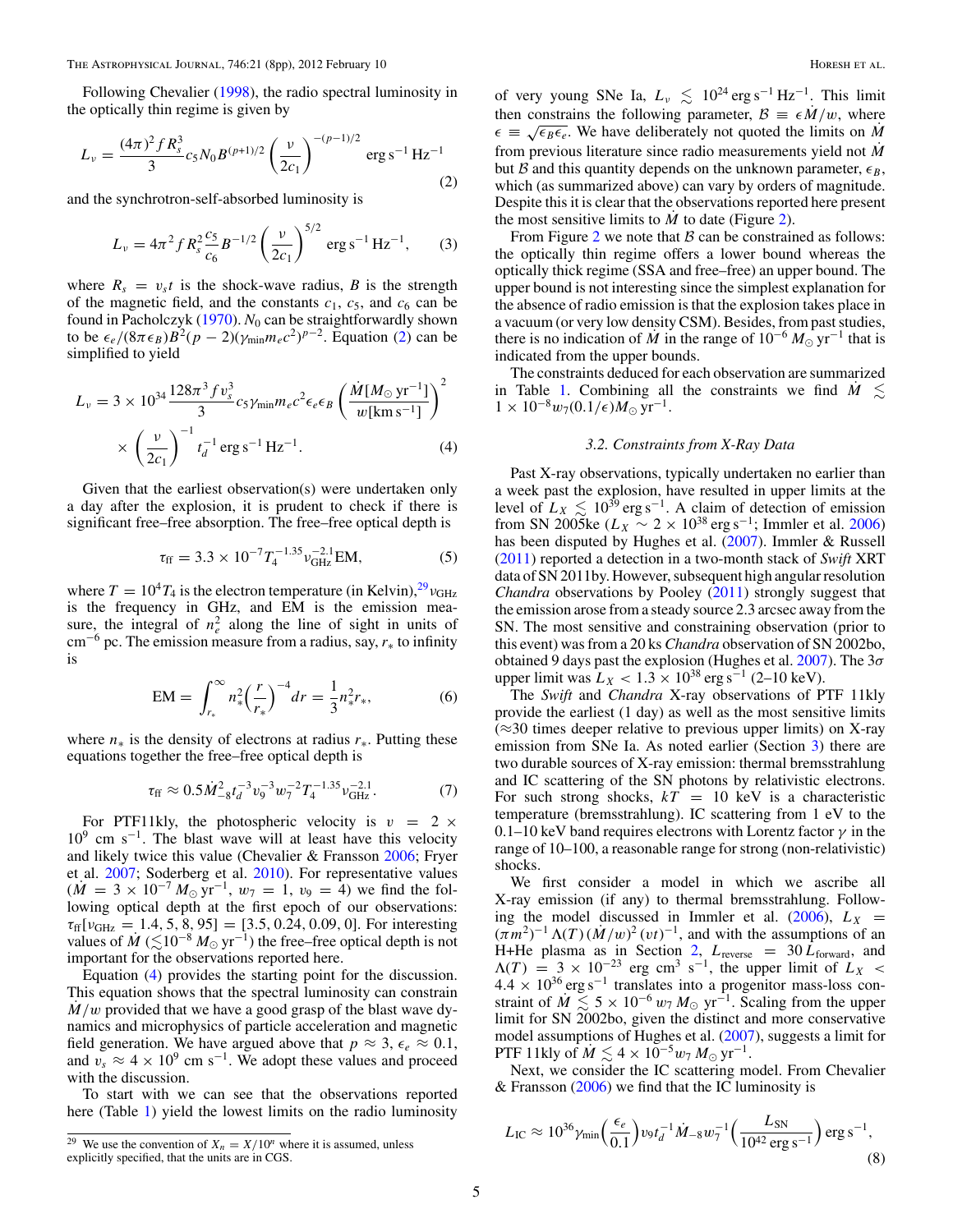<span id="page-5-0"></span>

**Figure 2.** Model light curves for four different values of  $B = \epsilon \dot{M}/w$ where  $\epsilon^2 = \epsilon_B \epsilon_e$ , *w* is the wind velocity, and *M* is the mass-loss rate (see also Section [3.1\)](#page-3-0). We assume the following normalization,  $\epsilon = 0.1$ ,  $w = 10^7 \text{ cm s}^{-1}$ , and  $v_s = 4 \times 10^9 \text{ cm s}^{-1}$ . Model light curves for four values of  $B = [10^{-6}, 10^{-7}, 10^{-8}, 10^{-9}] (0.1/\epsilon) w_7 M_{\odot} \text{ yr}^{-1}$  are shown. Top panel is for *X* band (8 GHz) while bottom panel is for *C* (5 GHz) band. The open triangles in both panels show upper limits from Panagia et al. [\(2006\)](#page-7-0). The gray triangle in the top panel is the best limit from Panagia et al. [\(2006\)](#page-7-0) while that in the bottom panel is the upper limit from Hancock et al. [\(2011\)](#page-7-0). Red triangles are measurements of PTF11kly and presented in Table [1.](#page-1-0)

(A color version of this figure is available in the online journal.)

where  $L_{SN}$  is the bolometric luminosity from the SN. Clearly, the IC luminosity is independent of the highly variable  $\epsilon_B$ and, unlike the radio luminosity (Equation [\(4\)](#page-4-0)) has a gentle dependence on *v<sub>s</sub>*. Assuming  $\epsilon_e = 0.1$  and noting that  $L_{SN} \sim$  $2 \times 10^{42}$  erg s<sup>-1</sup> on day 4 we find  $\dot{M} \lesssim 10^{-8} w_7 M_{\odot} \text{ yr}^{-1}$  (90%) confidence limit). Unlike the radio case this is a robust limit since it does not depend on  $\epsilon_R$ .

#### 4. DISCUSSION

As noted in Section [1](#page-0-0) the commonly accepted SN Ia model is a thermonuclear explosion of a carbon+oxygen white dwarf close to the Chandrasekhar mass. However, such white dwarfs have masses smaller than the Chandrasekhar mass and so the Ia models necessarily involve the growth of mass of the WD. One such model is the coalescence of two WDs whose total mass is in the vicinity of the Chandrasekhar mass (see van Kerkwijk et al. [2010](#page-7-0) and references therein). There is no expectation of an enriched CSM for (long-lived) DD systems. Thus the blast wave from the SN is not expected to produce any strong emission either in radio or X-ray bands.

On the other hand, in the SD model the WD can grow by a steady transfer of matter from a companion. This can occur from a close binary in Roche Lobe Overflow (RLOF), or by accretion directly from the wind of a companion (the symbiotic channel). In this class of models one may expect a CSM enriched by matter from the donor star either directly (by a wind from the donor star) or indirectly (matter that the WD is unable to accrete is expelled from the binary system).

It has long been the hope that early and sensitive radio and X-ray observations of nearby SNe Ia would diagnose the closein circumstellar matter and thereby discriminate between the SD and DD models.

Here, we report the earliest radio and X-ray observations of PTF11kly and sensitive radio and X-ray observations undertaken by us and others at premier radio and X-ray facilities. Despite the sensitivity and rapidity no signal is seen at either radio or X-ray bands.

The absence of the signal is consistent with the expectation of the DD model but would hardly constitute proof of this channel. Below, we confront popular SD models with our null detection.

The radio observations find that  $M \lesssim 10^{-8} w_7(0.1/\epsilon) M_{\odot} \text{ yr}^{-1}$ , where  $w = 10^7 w_7 \text{ cm s}^{-1}$  is the velocity with which the matter is ejected from the binary system and  $\epsilon = \sqrt{\epsilon_B \epsilon_e}$ . The X-ray observations yield an upper limit of  $10^{-8} w_7^{-1} (0.1/\epsilon_e) M_{\odot} \text{ yr}^{-1}$ . To our knowledge, these are the most sensitive limits on  $\dot{M}$ reported for any SN Ia to date.

Returning to the SD model, the growth in the mass of the WD is not assured. To start with, the mass transfer rate has to be high enough to prevent a nova explosion carrying off all the accreted matter. At high enough rates, steady burning can occur on the WD and the WD can grow in mass. Accretion at a rate of  $\approx 10^{-7} M_{\odot} \text{ yr}^{-1}$  is thought to be necessary for stable accretion and nuclear burning on the surface of a WD (Nomoto [1982\)](#page-7-0).

Systems in RLOF may achieve the required accretion rate—the class of binaries known as "supersoft X-ray sources" (van den Heuvel et al. [1992\)](#page-7-0) show such behavior. But in addition to steady accretion, mass loss from the system is also thought to occur. Figure 1 from Han & Podsiadlowski [\(2004\)](#page-7-0) gives theoretically expected mass-loss rates for the classical supersoft channel using the WD accretion efficiencies from Hachisu et al. [\(1999\)](#page-7-0). In this phase, the mass loss from the system can reach  $10^{-6} M_{\odot}$  yr<sup>-1</sup> and, in extreme (but rare) cases, more than 10<sup>-5</sup>  $M_{\odot}$  yr<sup>-1</sup>. The velocity of this material depends on the details of the ejection process; if it comes from the neighborhood of the WD, it is expected to be several  $10^8 \text{ cm s}^{-1}$ ; if it comes from a circum-binary envelope, its velocity should be at least of order the typical orbital velocity, i.e., a few  $10^7 \text{ cm s}^{-1}$ . Note, however, that in the vast majority of cases, the binary will not be in this wind phase at the time of explosion, and only a fraction of the mass transferred may be lost from the system at that time;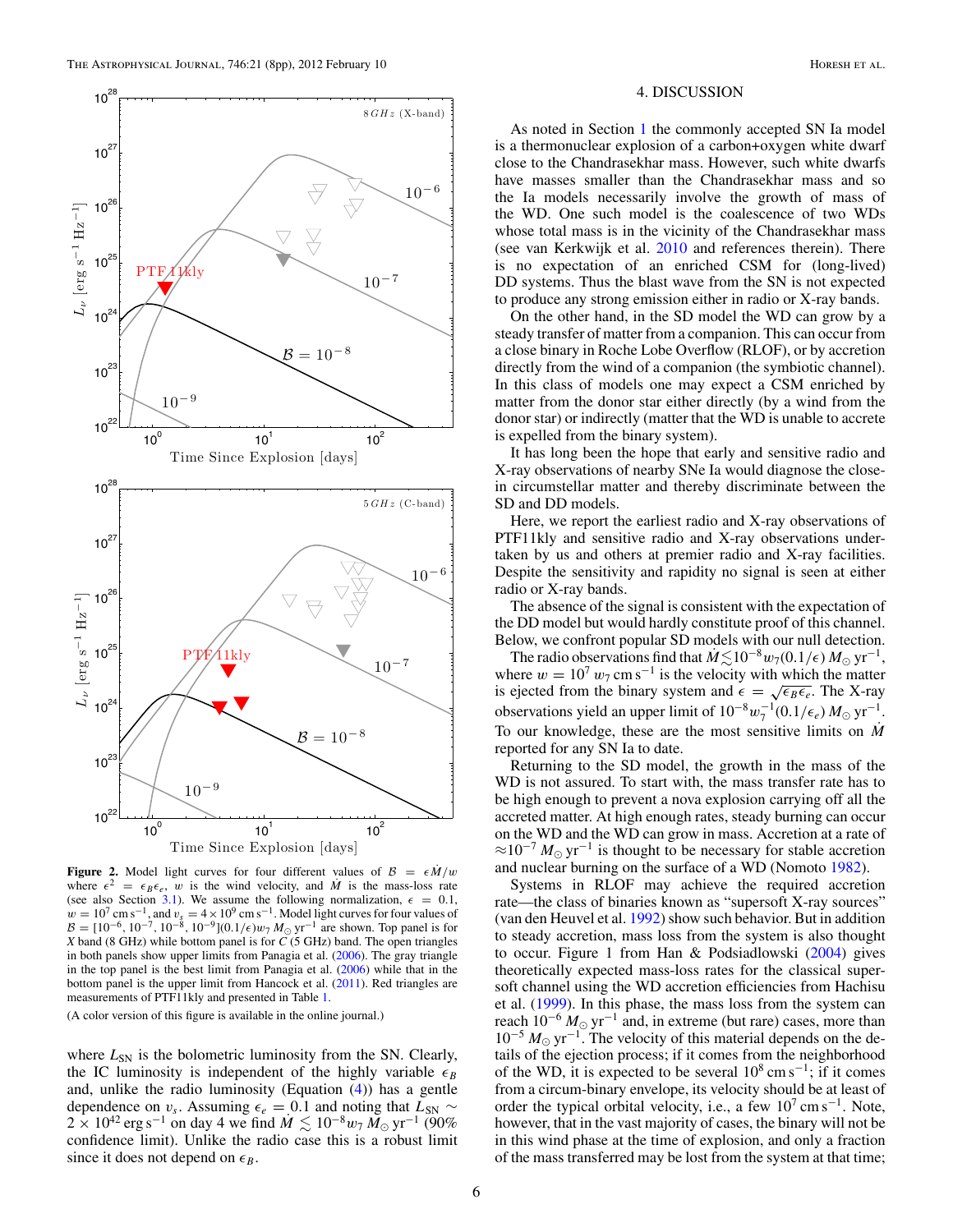<span id="page-6-0"></span>unfortunately, the exact amount is not well constrained by the theoretical models (perhaps a few  $10^{-8} M_{\odot}$  with a velocity of at least a few  $10^7$  cm s<sup>-1</sup>).

The radio limits for PTF 11kly do not rule out mass loss at that level. If the donor star is a main-sequence star or a slightly evolved sub-giant, its stellar wind is unlikely to be an important contribution to the systemic mass loss.

In the "symbiotic" SN Ia channel, the stellar wind from the donor star may be more important than mass loss associated with the mass-transfer process. If the companion is a Mira variable (in a D-type symbiotic), the expected mass loss is  $10^{-6}$ to  $10^{-4} M_{\odot} \text{ yr}^{-1}$  (e.g., Zijlstra [2006\)](#page-7-0) with very low terminal velocity ( $w \sim 10 \,\mathrm{km \, s^{-1}}$  or even less). Such high mass loss can clearly be ruled out in the case of PTF 11kly.

In an S-type symbiotic, which is a more likely SN Ia progenitor (Hachisu et al. [1999\)](#page-7-0), the donor star is a much less evolved red giant with much lower mass loss. Seaquist & Taylor [\(1990\)](#page-7-0) estimate typical rates of 10−<sup>8</sup> to 10−<sup>7</sup> *<sup>M</sup>* yr−<sup>1</sup> with large modeling uncertainties. A case of particular interest is the symbiotic binary EG And which contains an M2.4 red giant that is very similar to the red giant in the SN Ia candidate system RS Oph. The wind from EG And has a measured high terminal velocity of 75 km s−<sup>1</sup> (Espey & Crowley [2008\)](#page-7-0) with an uncertain estimate of the mass-loss rate of about  $10^{-8} M_{\odot}$  yr<sup>-1</sup> (Crowley [2006\)](#page-7-0). For comparison, the observed wind features in RS Oph have velocities in the range of 30–60 km s<sup>-1</sup> (Patat et al. [2011\)](#page-7-0). In addition, observations of RS Oph show that the mass loss is very asymmetric and is strongly confined to the orbital plane (O'Brien et al. [2006\)](#page-7-0), consistent with hydrodynamical modeling of the mass loss from such systems (Walder et al. [2008;](#page-7-0) S. Mohamed et al., in preparation). This introduces a possibly important viewing dependence of the radio signal. In this context, it is worth noting that these systems (both in the supersoft and the symbiotic channel) experience recurrent novae, typically every 10–20 yr when the WD is close to the Chandrasekhar mass (Schaefer [2010\)](#page-7-0), which may produce low-density cavities in the immediate CSM (Wood-Vasey & Sokoloski [2006\)](#page-7-0). The upper limit for the mass-loss rate deduced from our radio limits for the progenitor of PTF 11kly is comparable to the expected mass loss from a symbiotic-like RS Oph. However, considering the uncertainties noted above, it may be premature to rule out such a system on the basis of these observations alone.

The limits we have derived from radio and X-ray observations on the progenitor system of PTF11kly can be placed into context with complementary constraints from a variety of independent techniques. Li et al. [\(2011\)](#page-7-0) examine pre-explosion *Hubble Space Telescope* images of M101 and derive limits on the brightness of any mass-donating companion. The lack of any optical emission at the location of PTF11kly directly rules out luminous red giants and the vast majority of He stars, consistent with the limits we have derived here.

In summary, we present the most sensitive early radio and X-ray observations to date. Despite the rapid response and excellent sensitivity our observations can constrain only the symbiotic SD channel for PTF11kly, but cannot rule out a mainsequence or sub-giant donor channel.

Prior observations which were both less sensitive and at later times nominally came to the same conclusion. However, the inference of *M*˙ from radio data depends on two microphysics parameters,  $\epsilon_e$  and  $\epsilon_B$ , and two velocities,  $v_s$  (shock speed) and *w*, the velocity with which matter is ejected from the binary system. In principle,  $v_s$  can be estimated from photospheric

velocities and a model for the exploding WD. The value of  $\epsilon_e$  empirically shows modest variation and one can assume  $\epsilon_e \approx 0.1$ . However,  $\epsilon_B$ , on empirical and theoretical grounds, can vary tremendously (with  $\epsilon_B \approx 0.1$  being a maximum plausible value).

In the past, particularly in the radio literature, the assumed values were (in our opinion) rather optimistic:  $w \sim 10^6 \text{ cm s}^{-1}$ and  $\epsilon_B = 0.1$ . Using the maximum possible value for  $\epsilon_B \approx 0.1$ , we find from our radio observations that  $M \lesssim 10^{-8} w_7 M_{\odot} \text{ yr}^{-1}$ . Smaller values of  $\epsilon_B$  will only make this limit worse (proportionally larger). Given that PTF11kly was one of the closest SNe Ia it is not likely that the limits presented here would be bested in the near term.

The X-ray observations provide a less model dependent (and hence more robust) estimate of *M*. The X-ray observations (especially if undertaken at peak) tightly constrain  $M\epsilon_e/w$ . The microphysical parameter,  $\epsilon_e$ , has far less dispersion as compared to  $\epsilon_B$  and as such the X-ray observations yield a robust estimate of *M* (relative to that obtained from radio observations). We find  $\dot{M} \leq 10^{-8} w_7 M_{\odot} \text{ yr}^{-1}$ . The X-ray observations are quite sensitive and it is not likely that these limits will be easily surpassed in this decade.

We thank the CARMA and EVLA staff for promptly scheduling this target of opportunity. This work made use of data supplied by the UK *Swift* Science Data Centre at the University of Leicester. We thank the ASTRON Radio Observatory for the generous and swift allocation of observing time. PTF is a fully automated, wide-field survey aimed at a systematic exploration of explosions and variable phenomena in optical wavelengths. The participating institutions are Caltech, Columbia University, Weizmann Institute of Science, Lawrence Berkeley Laboratory, University of Oxford, and University of California at Berkeley. The program is centered on a  $12K \times 8K$ , 7.8 square degree CCD array (CFH12K) re-engineered for the 1.2 m Oschin Telescope at the Palomar Observatory by Caltech Optical Observatories. Photometric follow-up is undertaken by the automated Palomar 1.5 m telescope. Research at Caltech is supported by grants from NSF and NASA. The Weizmann PTF partnership is supported in part by the Israeli Science Foundation via grants to A.G. Weizmann–Caltech Collaboration is supported by a grant from the BSF to A.G. and S.R.K. A.G. further acknowledges the Lord Sieff of Brimpton Foundation. M.M.K. acknowledges support from a Hubble Fellowship and Carnegie–Princeton Fellowship. We thank the ASTRON Radio Observatory for the generous and swift allocation of observing time. The Westerbork Synthesis Radio Telescope is operated by ASTRON (Netherlands Foundation for Radio Astronomy) with support from the Netherlands Organization for Scientific Research (NWO). A.J.v.d.H. was supported by NASA grant NNH07ZDA001- GLAST. S. B. C. acknowledges generous financial assistance from Gary & Cynthia Bengier, the Richard & Rhoda Goldman Fund, NASA*/Swift* grants NNX10AI21G and GO-7100028, the TABASGO Foundation, and NSF grant AST-0908886. A.K. is partially supported by NSF award AST-1008353.

#### REFERENCES

- Baars, J. W. M., Genzel, R., Pauliny-Toth, I. I. K., & Witzel, A. 1977, A&A, [61, 99](http://adsabs.harvard.edu/abs/1977A&A....61...99B)
- Björnsson, C.-I., & Fransson, C. 2004, [ApJ,](http://dx.doi.org/10.1086/382584) [605, 823](http://adsabs.harvard.edu/abs/2004ApJ...605..823B)
- Boffi, F. R., & Branch, D. 1995, [PASP,](http://dx.doi.org/10.1086/133558) [107, 347](http://adsabs.harvard.edu/abs/1995PASP..107..347B)

Chevalier, R. A. 1998, [ApJ,](http://dx.doi.org/10.1086/305676) [499, 810](http://adsabs.harvard.edu/abs/1998ApJ...499..810C)

Chevalier, R. A. 1982, [ApJ,](http://dx.doi.org/10.1086/160167) [259, 302](http://adsabs.harvard.edu/abs/1982ApJ...259..302C)